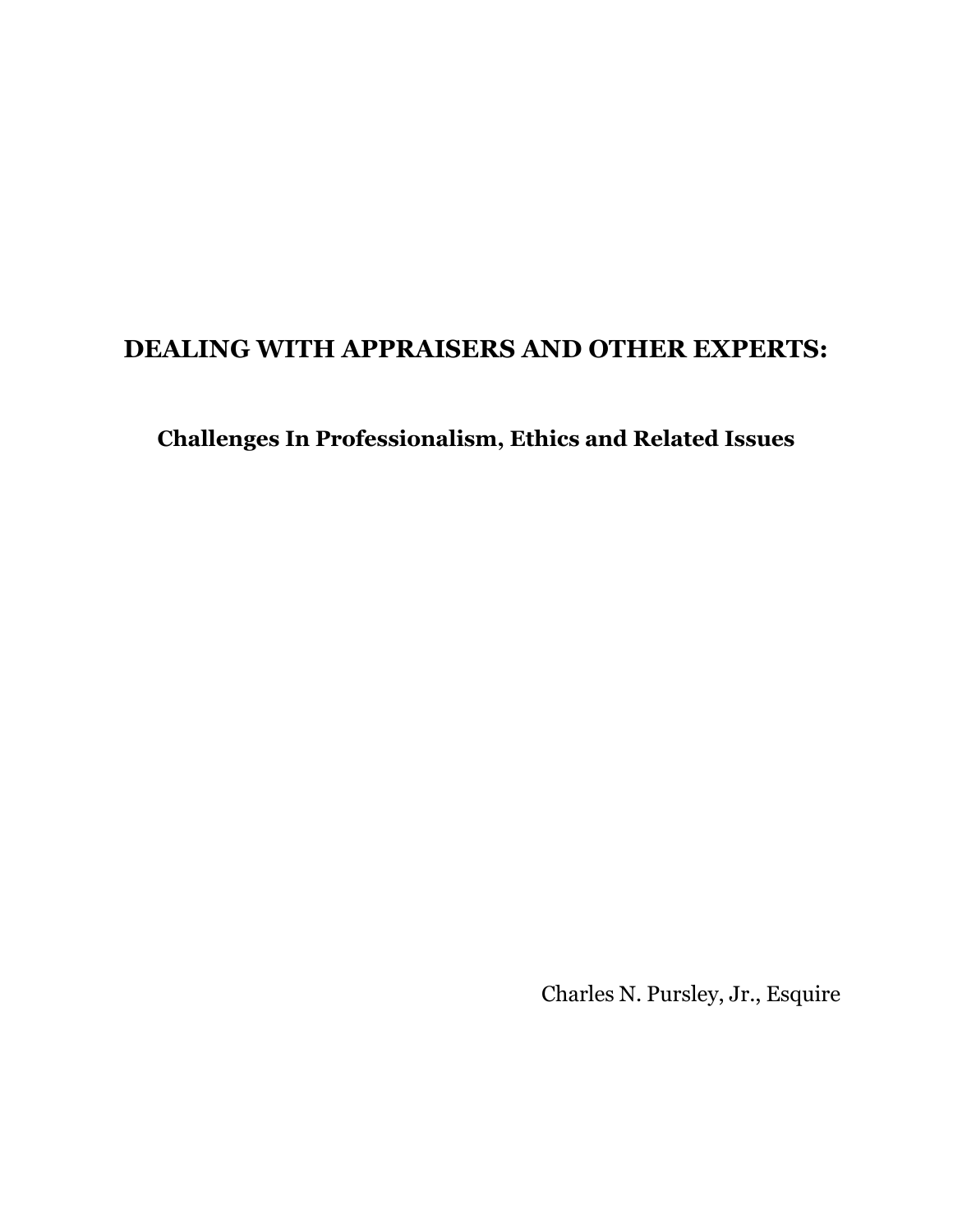# **DEALING WITH APPRAISERS AND OTHER EXPERTS: Challenges In Professionalism, Ethics and Related Issues**

Charles N. Pursley, Jr., Esquire

### **TABLE OF CONTENTS**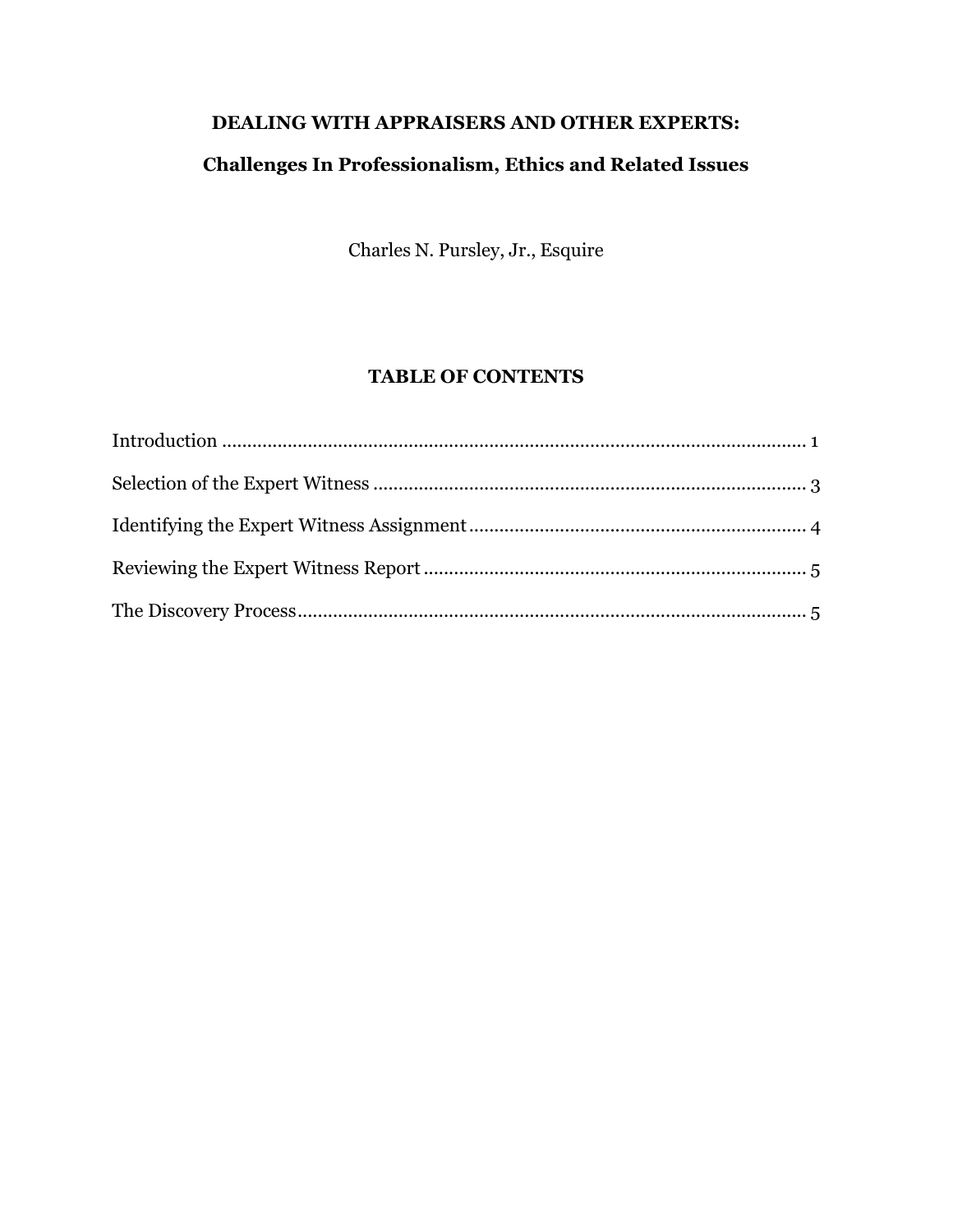#### **DEALING WITH APPRAISERS AND OTHER EXPERTS:**

Challenges In Professionalism, Ethics and Related Issues

#### **INTRODUCTION**

In every condemnation case expert witnesses provide the opinions, testimony and exhibits that form the basis for the determination of just and adequate compensation. Typical experts include real estate appraisers, business appraisers, accountants, engineers, land planners and other professionals. To be effective, the experts' testimony must be persuasive, it must be accurate, and it must be admissible. It is the duty of the attorney to ensure that the opinions and evidence of the expert witnesses meet the ethical, professional and admissibility standards of law and of the experts profession.

Many of the Georgia Rules of Professional Conduct are relevant to the lawyer's relationship with the expert witnesses and to the presentation of evidence in a condemnation case. These include:

Rule 3.1 – Meritorious Claims and Contentions

- (b) knowingly advance a claim or defense that is unwarranted under existing law, except that the lawyer may advance such claim or defense if it can be supported by good faith argument for an extension, modification or reversal of existing law.
- Rule 3.3 Candor Toward the Tribunal
	- (4) offer evidence that the lawyer knows to be false. If a lawyer has offered material evidence and comes to know of its falsity, the lawyer shall take reasonable remedial measures.
	- (c) A lawyer may refuse to offer evidence that the layer reasonably believes is false.

Rule 3.4 – Fairness to Opposing Party and Counsel

A lawyer shall not: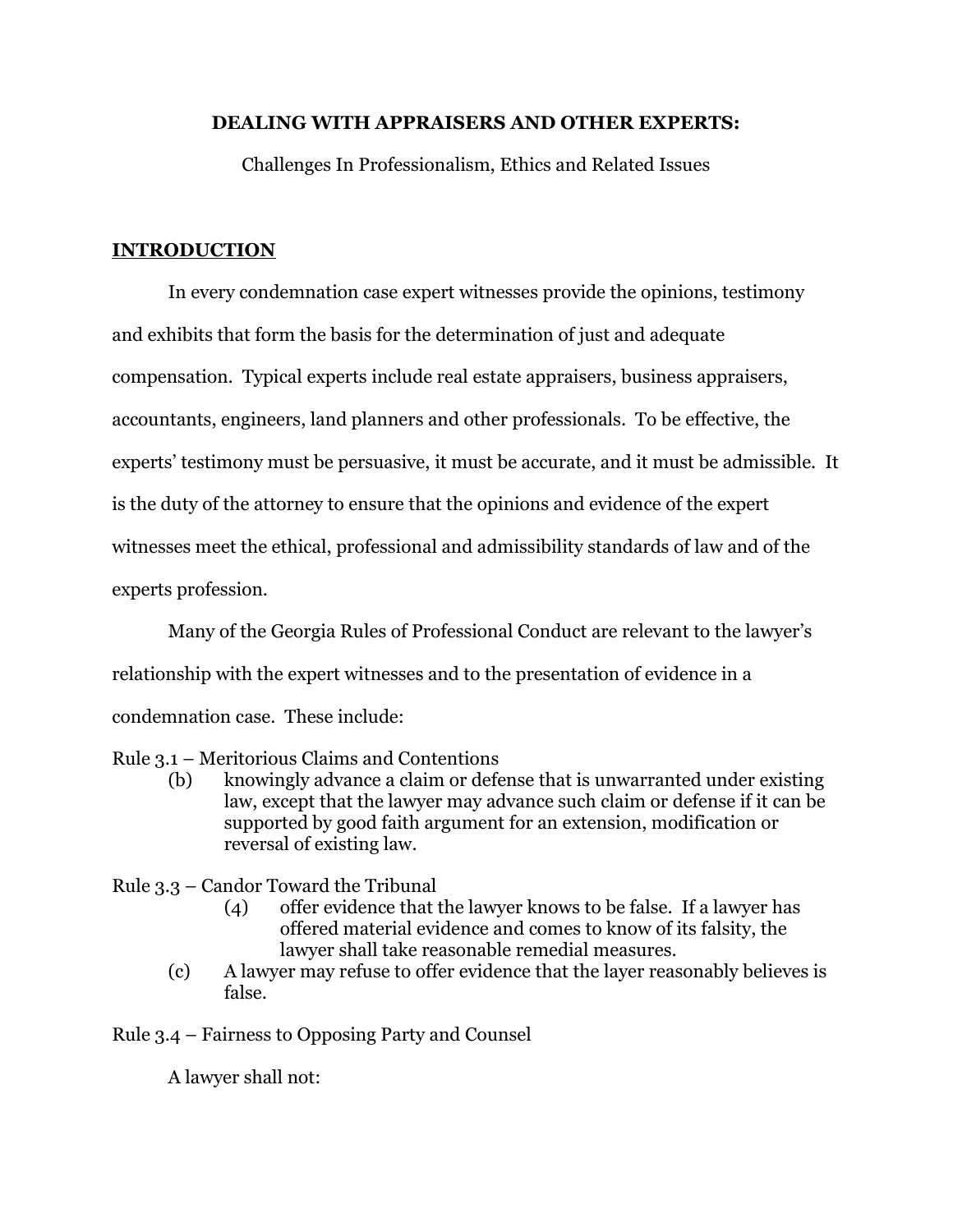- (a) unlawfully obstruct another party's access to evidence or unlawfully alter, destroy or conceal a document or other material having potential evidentiary value. A lawyer shall not counsel or assist another person to do any such act;
- (b)
- (1) falsify evidence;
- (2) counsel or assist a witness to testify falsely;
- (3) pay, offer to pay, or acquiesce in the payment of compensation to a witness contingent upon the content of the testimony or the outcome of the case. But a lawyer may advance, guarantee, or acquiesce in the payment of:
	- (i) expenses reasonably incurred by a witness in preparation, attending or testifying;
	- (ii) reasonable compensation to a witness for the loss of time in preparing, attending or testifying;
	- (iii) a reasonable fee for the professional services of an expert witness;
- (f) request a person other than a client to refrain from voluntarily giving relevant information to another party unless;
	- (1) the person is a relative or an employee or other agent of a client; or
	- (2) the information is subject to the assertion of a privilege by the client; and
	- (3) the lawyer reasonably believes that the person's interests will not be adversely affected by refraining from giving such information ad the request is not otherwise prohibited by law.

Rule 4.1 – Truthfulness in Statements to Others

In the course of representing a client a lawyer shall not knowingly;

- (a) make a false statement of material fact or law to a third person; or
- (b) fail to disclose a material fact to a third person when disclosure is necessary to avoid assisting a criminal or fraudulent act by a client, unless disclosure is prohibited by Rule 1.6.

Rule 5.4 – Professional Independence of a Lawyer

(a) A lawyer or law firm shall not share legal fees with a non-lawyer . . .

(c) A lawyer shall not permit a person who recommends, employs, or pays the lawyer to render legal services for another to direct or regulate the lawyer's professional judgment in rendering such legal services.

For real estate and business appraisals, specific ethical and professional

standards are contained in the Uniform Standards of Professional Appraisal Practice

("USPAP"). These standards cover competency rules, appraisal report requirements,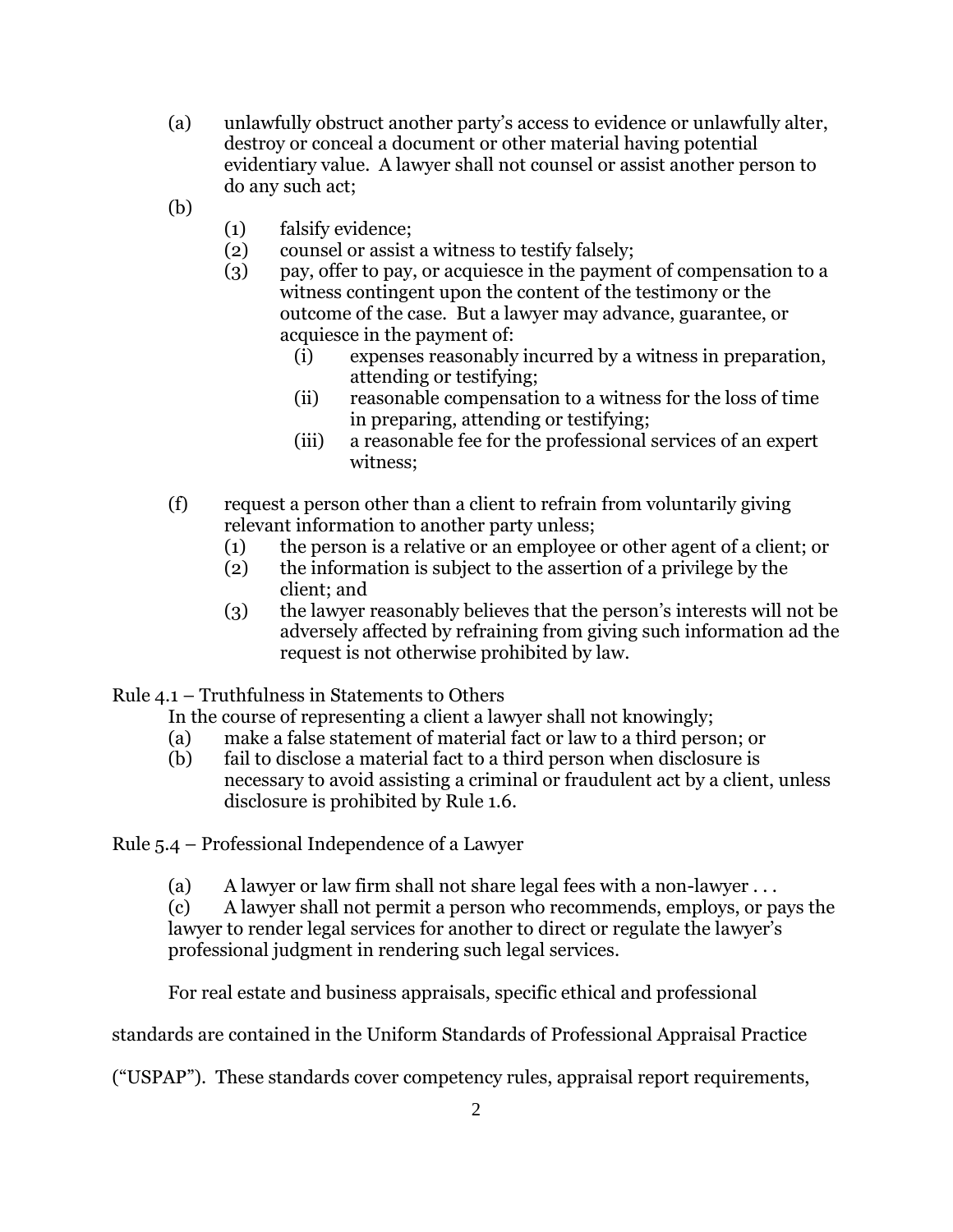appraisal procedures, and the basic requirement that the appraiser must reach an unbiased opinion of value. A copy of the USPAP contents is attached, indicating the scope of the ethical and professional standards. The attorney must understand the professional and ethical standards that the appraiser is bound to follow to be sure that the appraiser has not violated a standard that could effect the persuasiveness or admissibility of his testimony and to be sure that the attorney does nothing that would compromise the appraiser's unbiased opinion. Attorneys should keep a current copy of the USPAP and discuss the standards with the appraiser during the appraisal assignment and process.

#### **SELECTION OF THE EXPERT WITNESS**

Each expert witness must have the basic qualifications of education and experience necessary for the particular part of the condemnation case. This includes sufficient qualifications for the testimony to be admissible and persuasive. A lawyer's presentation of an expert witness who does not have the technical qualifications or the knowledge and experience to present competent and adequate evidence raises serious ethical and professionalism issues.

As a matter of admissibility, expert witnesses must have the necessary licenses or certificates to qualify in their particular profession. For real estate appraisers, certification by the State of Georgia is necessary, and other certifications or registrations may be necessary for engineers, accountants, real estate brokers, surveyors, or other experts. Professional designations such as the MAI destination for real estate appraisers

3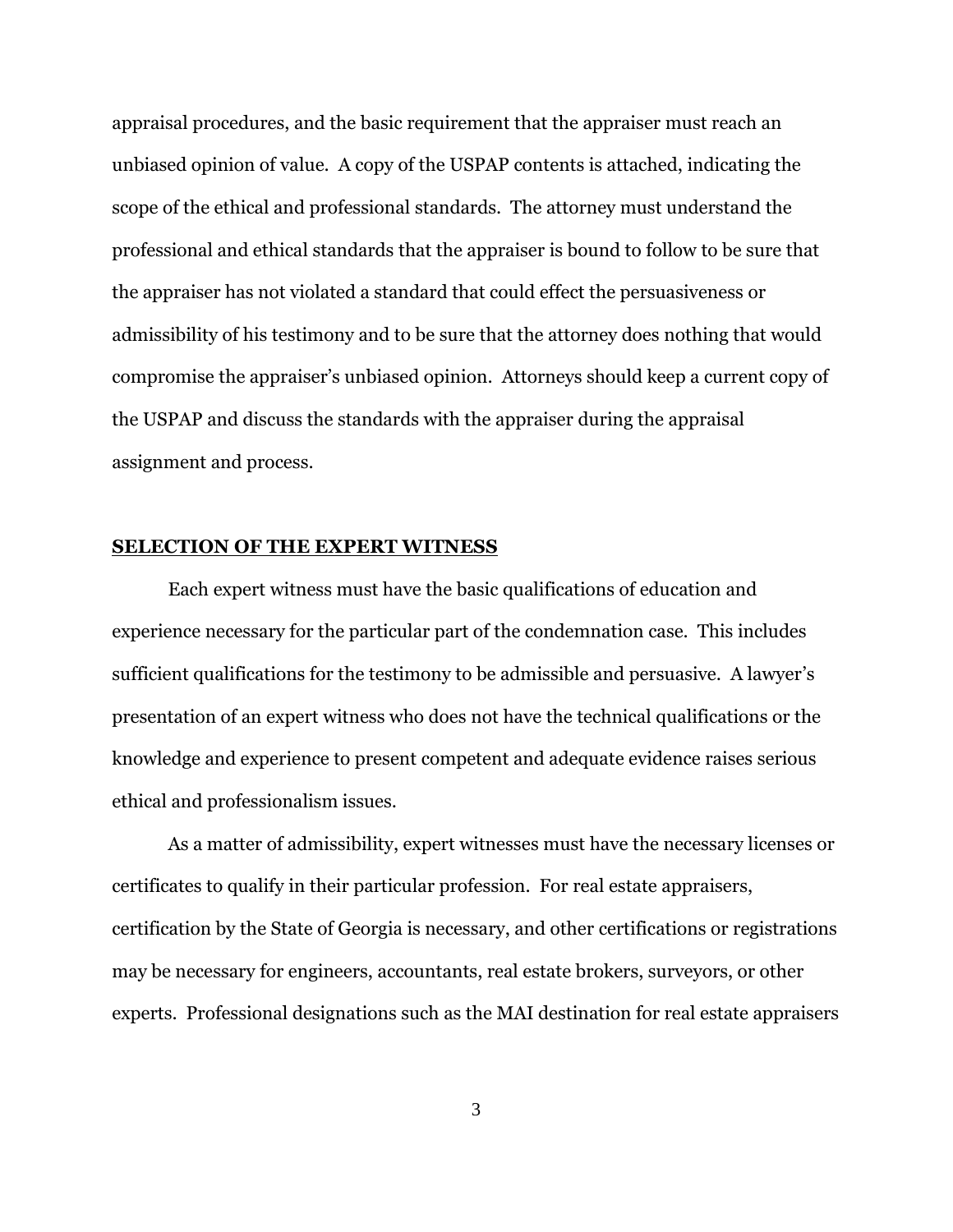may add to the creditability of a witness, but they are not necessary for admissibility purposes.

In addition to the issue of admissibility, the attorney must address the expert witness's competence to reach an accurate opinion and his experience to present persuasive evidence to a fact finder. USPAP requires that appraisers must have the knowledge and experience for a particular appraisal assignment or else must disclose the lack of knowledge to the client and take the steps necessary to complete the appraisal competently.

The attorney must go beyond an expert witness's experience in the general area of expertise and determine the expert's exact qualifications for this particular assignment. For example: has the expert had experience in condemnation cases; has the expert testified in condemnation cases with issues similar to this; has the expert had experience with similar type properties; has the expert testified primarily for condemnors or condemnees; or has the expert been qualified as an expert witness in varies courts in Georgia. The attorney must be sure that the expert witness has the qualifications to reach a correct opinion and to provide adequate and persuasive evidence.

#### **IDENTIFYING THE EXPERT WITNESS'S ASSIGNMENT**

The attorney, in consultation with the client, must explain to each expert witness the scope and nature of the witness's assignment and provide the information and documents necessary for the expert to undertake the assignment. The expert witness much reach an unbiased and uncoerced opinion, and the attorney and client must not demand a particular result.

4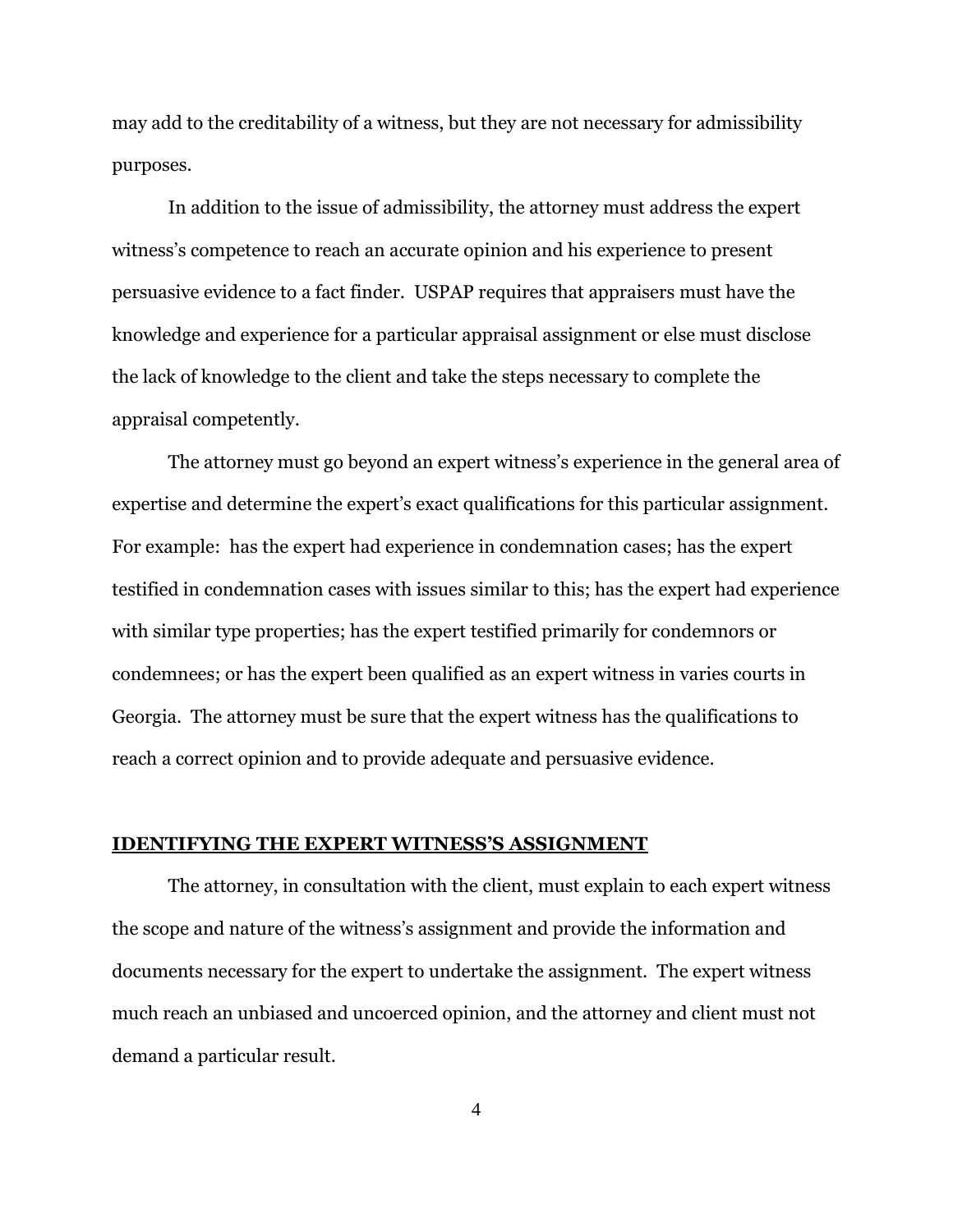Throughout the expert witness's assignment, the attorney should remain in close contact to respond to particular questions, provide additional information or provide guidance as to legal standards that should be applied to the assignment. It is the attorney's duty to be sure that the expert witness's procedure and conclusions comply with Georgia condemnation law.

#### **REVIEWING THE EXPERT WITNESS'S REPORT**

The attorney should review with the appraiser, the draft report before it is put in final form. The purpose of the review is to ensure that the report is factually and legally correct, but not to influence or change the expert's opinion. For example, it is the attorney's duty to be sure that a real estate appraiser has the correct date of taking, the correct description of the property, the correct description of the property interests and rights taken in the condemnation case, a correct copy of any deeds, leases or other documents relating to the property, correct information regarding any sales of comparable properties that were considered, and whether the appraiser followed the five step process of appraisal. It is not, however, proper for the attorney to disagree with the appraiser's opinion of compensation and attempt to substitute the attorney's opinion for that of the appraiser.

#### **THE DISCOVERY PROCESS**

The attorney has an ethical and legal obligation to participate in the discovery process in good faith. This includes the disclosure of expert witness information as required by law and submitting expert witnesses for depositions. At the discovery stage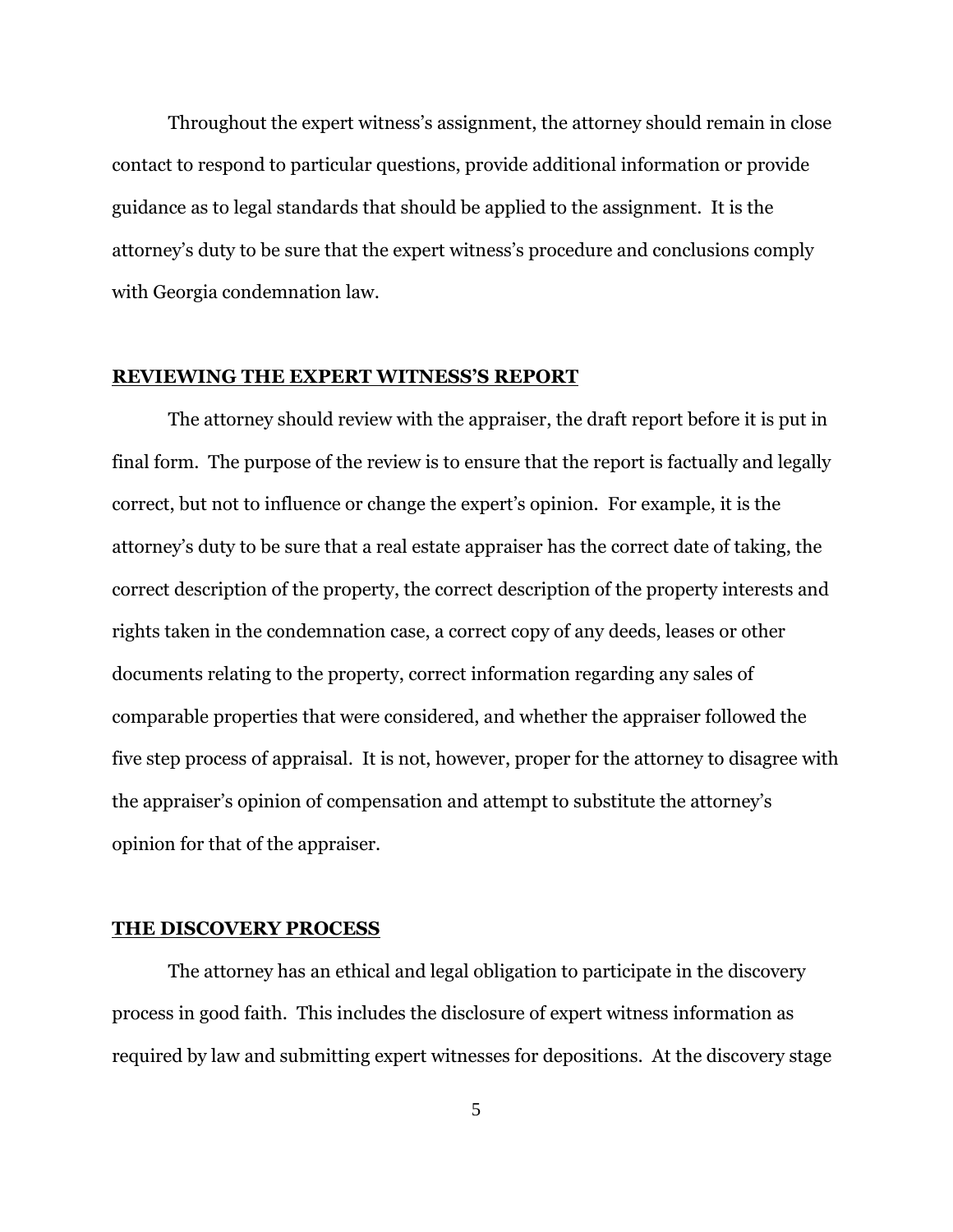of the case, the attorney once again should ensure that all responses regarding the expert witness information is factually and legally correct. Prior to depositions, the attorney again should meet with the expert witness, review the report and background information and ensure that the expert witness is prepared to give factually and legally correct information. In some instances erroneous information may come to light following disclosure of the expert's information in the discovery process. Any errors should be brought to the attention of the expert immediately and his analysis should be revised in light of the correct information. The correct information and the expert witness's consideration of that information in his opinion should be disclosed to the opposing party at the earliest possible time.

In summary, attorneys and professionals who may appear as expert witnesses all have ethnical and professional standards that come into play in a condemnation case. It is the attorney's duty to work with the expert witnesses to ensure that the testimony not only is persuasive for the client's benefit, but that it is ethical, professional and accurate in all respects.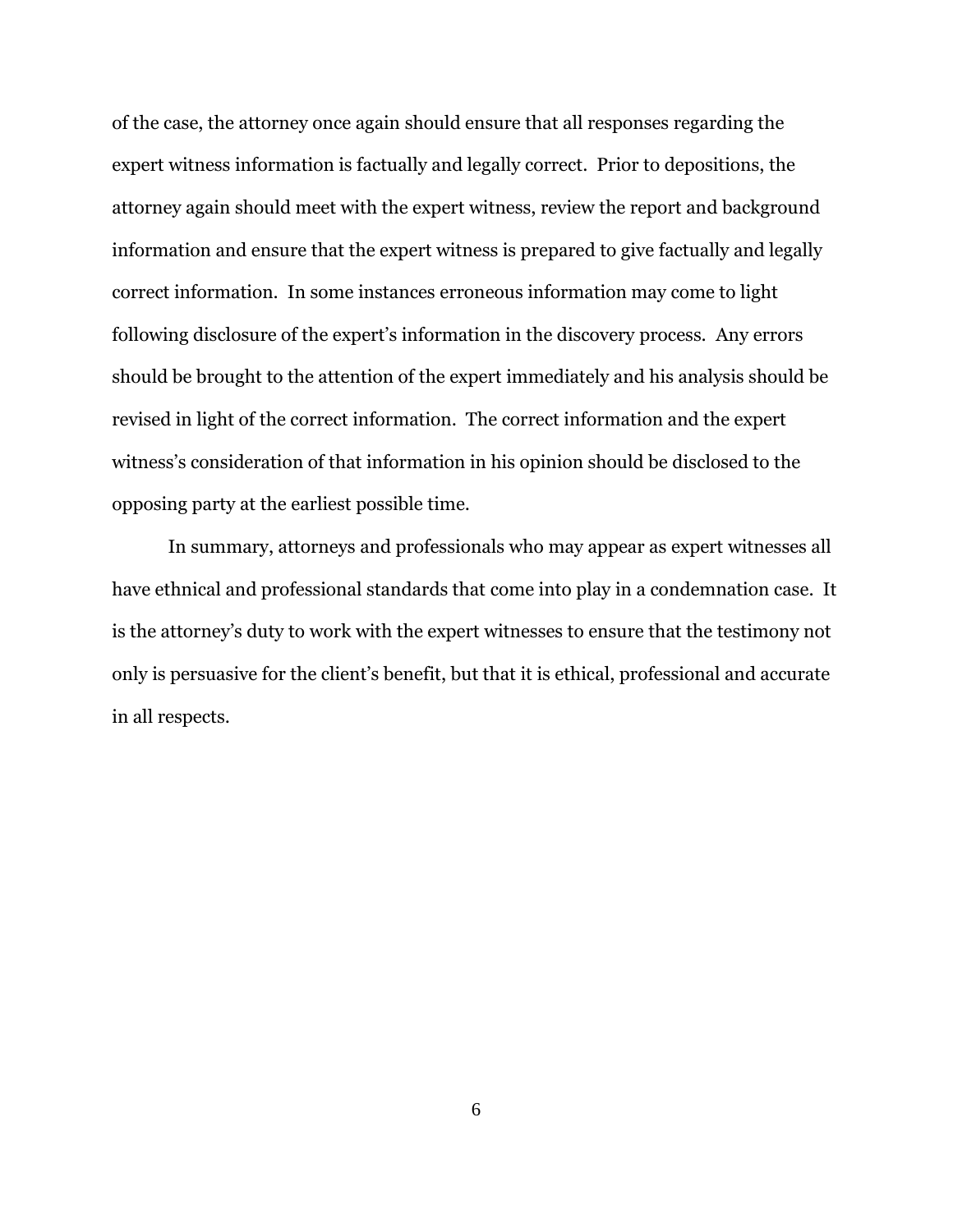#### USPAP CONTENTS

- A. Definitions
- B. Preamble
- C. Ethics Rule
- D. Competency Rule
- E. Scope of Work Rule
- F. Jurisdictional Exception Rule
- G. Supplemental Standards Rule
- H. Standards and Standards Rules
	- 1. Standard 1: Real Property Appraisal, Development
	- 2. Standard 2: Real Property Appraisal, Reporting
	- 3. Standard 3: Appraisal Review, Development and Reporting
	- 4. Standard 4: Real Property Appraisal Consulting, Development
	- 5. Standard 5: Real Property Appraisal Consulting, Reporting
	- 6. Standard 6: Mass Appraisal, Development and Reporting
	- 7. Standard 7: Personal Property Appraisal, Development
	- 8. Standard 8: Personal Property Appraisal, Reporting
	- 9. Standard 9: Business Appraisal, Development
	- 10. Standard 10: Business Appraisal, Reporting
- I. Statements on Appraisal Standards
	- 1. SMT-1 Appraisal Review B Clarification of Comment on Standards Rule 3-1(g)-Retired
	- 2. SMT-2 Discounted Cash Flow Analysis
	- 3. SMT-3 Retrospective Value Opinions
	- 4. SMT-4 Prospective Value Opinions
	- 5. SMT-5 Confidentiality Section of the ETHICS RULE B Retired
	- 6. SMT-6 Reasonable Exposure Time in Real Property and Personal Property Market Value Opinions
	- 7. SMT-7 Permitted Departure from Specific Requirements in Real Property and Personal Property Appraisal Assignments B Retired
	- 8. SMT-8 Electronic Transmission of Reports B Retired
	- 9. SMT-9 Identification of Intended Use and Intended Users
	- 10. SMT-10 Assignments for Use by a Federally Insured Depository Institution in a Federally Related Transaction